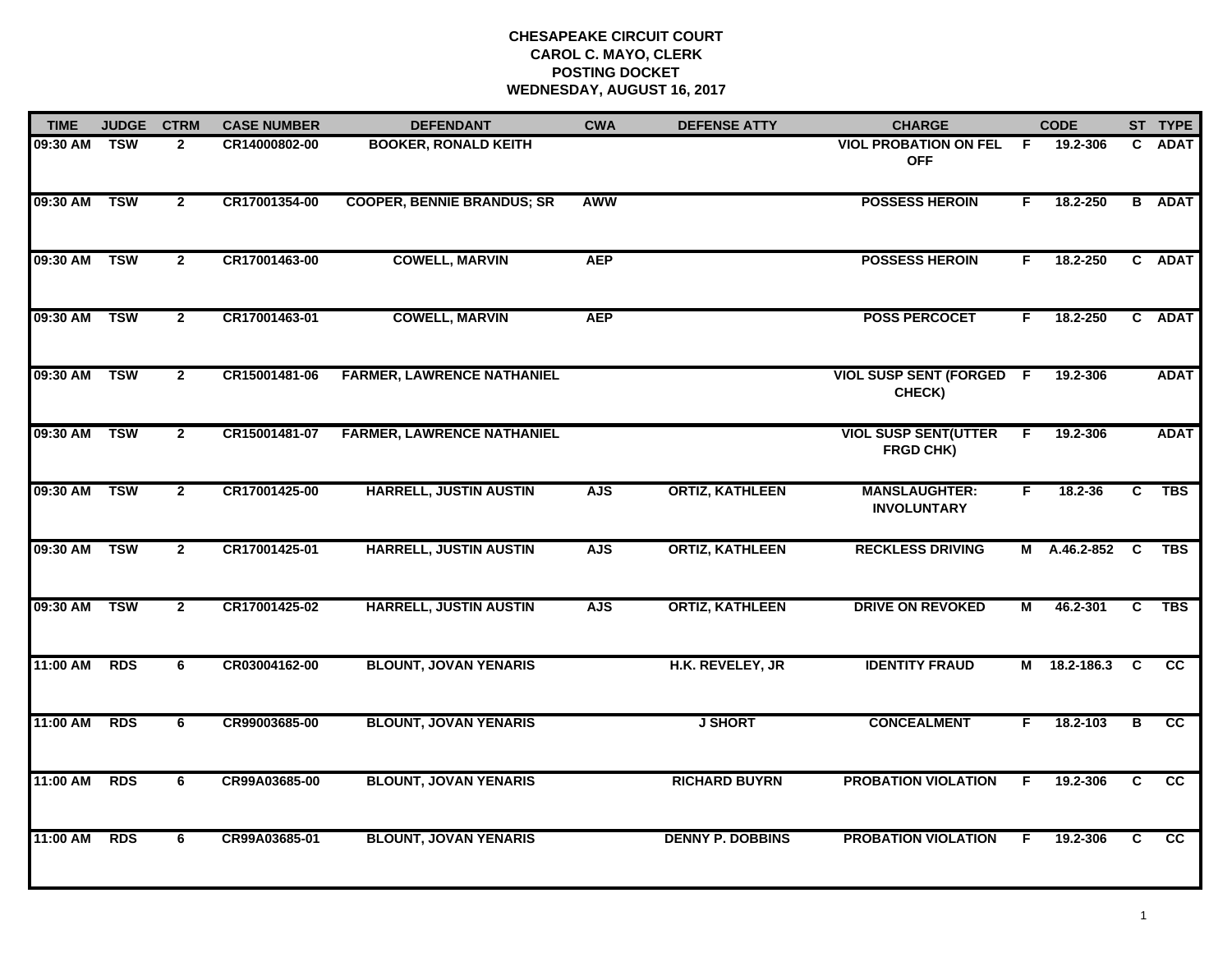| <b>TIME</b> | <b>JUDGE</b> | <b>CTRM</b> | <b>CASE NUMBER</b> | <b>DEFENDANT</b>                    | <b>CWA</b> | <b>DEFENSE ATTY</b>      | <b>CHARGE</b>                               |    | <b>CODE</b>    |                         | ST TYPE         |
|-------------|--------------|-------------|--------------------|-------------------------------------|------------|--------------------------|---------------------------------------------|----|----------------|-------------------------|-----------------|
| 11:00 AM    | <b>RDS</b>   | 6           | CR99A03685-02      | <b>BLOUNT, JOVAN YENARIS</b>        |            | <b>H KENNETH REVELEY</b> | <b>PROBATION VIOLATION</b>                  | F. | 19.2-306       | C                       | <b>CC</b>       |
| 11:00 AM    | <b>RDS</b>   | 6           | CR99000390-00      | <b>GATLING, QUENTIN CHRISTOPHER</b> |            | <b>D BOUCHARD</b>        | <b>GRAND LARCENY</b>                        | F  | 18.2-95        | $\overline{\mathbf{B}}$ | cc              |
| 11:00 AM    | <b>RDS</b>   | 6           | CR99A00390-00      | <b>GATLING, QUENTIN CHRISTOPHER</b> |            | <b>JOANNE SPENCER</b>    | <b>PROBATION VIOLATION</b>                  | F. | 19.2-306       | C.                      | CC              |
| 11:00 AM    | <b>RDS</b>   | 6           | CR99A00390-01      | <b>GATLING, QUENTIN CHRISTOPHER</b> |            | <b>DAVID JONES</b>       | <b>PROBATION VIOLATION</b>                  | F  | 19.2-306       | C                       | <b>CC</b>       |
| 11:00 AM    | <b>RDS</b>   | 6           | CR10002567-00      | <b>GATLING, QUENTON C</b>           |            | <b>JONES, DAVID L</b>    | <b>PROBATION VIOLATION</b>                  | F. | 19.2-306       | C                       | $\overline{cc}$ |
| 11:00 AM    | <b>RDS</b>   | 6           | CR03002237-00      | <b>GILLIAM, CEDRIC DENARD</b>       |            | <b>G ZEDD</b>            | <b>GRAND LARCENY</b>                        | F. | 18.2-95        | В                       | cc              |
| 11:00 AM    | <b>RDS</b>   | 6           | CR03A02237-00      | <b>GILLIAM, CEDRIC DENARD</b>       |            | <b>H KENNETH REVELEY</b> | <b>PROBATION VIOLATION</b>                  | F. | 19.2-306       | C                       | cc              |
| 11:00 AM    | <b>RDS</b>   | 6           | CR15001766-00      | <b>HEDGER, MICHELLE ANN</b>         |            | <b>STOKES, MARK</b>      | <b>STALKING</b>                             | М  | $18.2 - 60.3$  | В                       | cc              |
| 11:00 AM    | <b>RDS</b>   | 6           | CR16000461-00      | <b>JAMES, NIGEL MATTHEW</b>         |            | <b>SPENCER, JO ANNE</b>  | <b>GRAND LARCENY</b>                        | F. | $18.2 - 95(1)$ | в                       | cc              |
| 11:00 AM    | <b>RDS</b>   | 6           | CR13001016-00      | <b>JENNINGS, CLAYTON TYRONE</b>     |            | <b>HOLDER, JOSHUA</b>    | <b>GRAND LARCENY</b>                        | F. | 18.2-95        | C                       | cc              |
| 11:00 AM    | <b>RDS</b>   | 6           | CR14001485-00      | <b>JENNINGS, CLAYTON TYRONE</b>     |            | <b>HOLDER, WM JOSHUA</b> | <b>GRAND LARCENY</b>                        | F. | 18.2-95        | В                       | cc              |
| 11:00 AM    | <b>RDS</b>   | 6           | CR15000585-00      | <b>JORDAN, YOLANDA</b>              |            | Ortiz, Kathleen A.       | <b>DRIV UNDER</b><br><b>REVO/SUSPENSION</b> |    | M B.46.2-301   | - S                     | <b>CC</b>       |
| 11:00 AM    | <b>RDS</b>   | 6           | CR08004727-00      | <b>LAWTON, MAURICE</b>              |            | <b>HEATHER B. CROOK</b>  | DRIVE SUSPENDED 3RD OFF M                   |    | A.46.2-301     | B                       | cc              |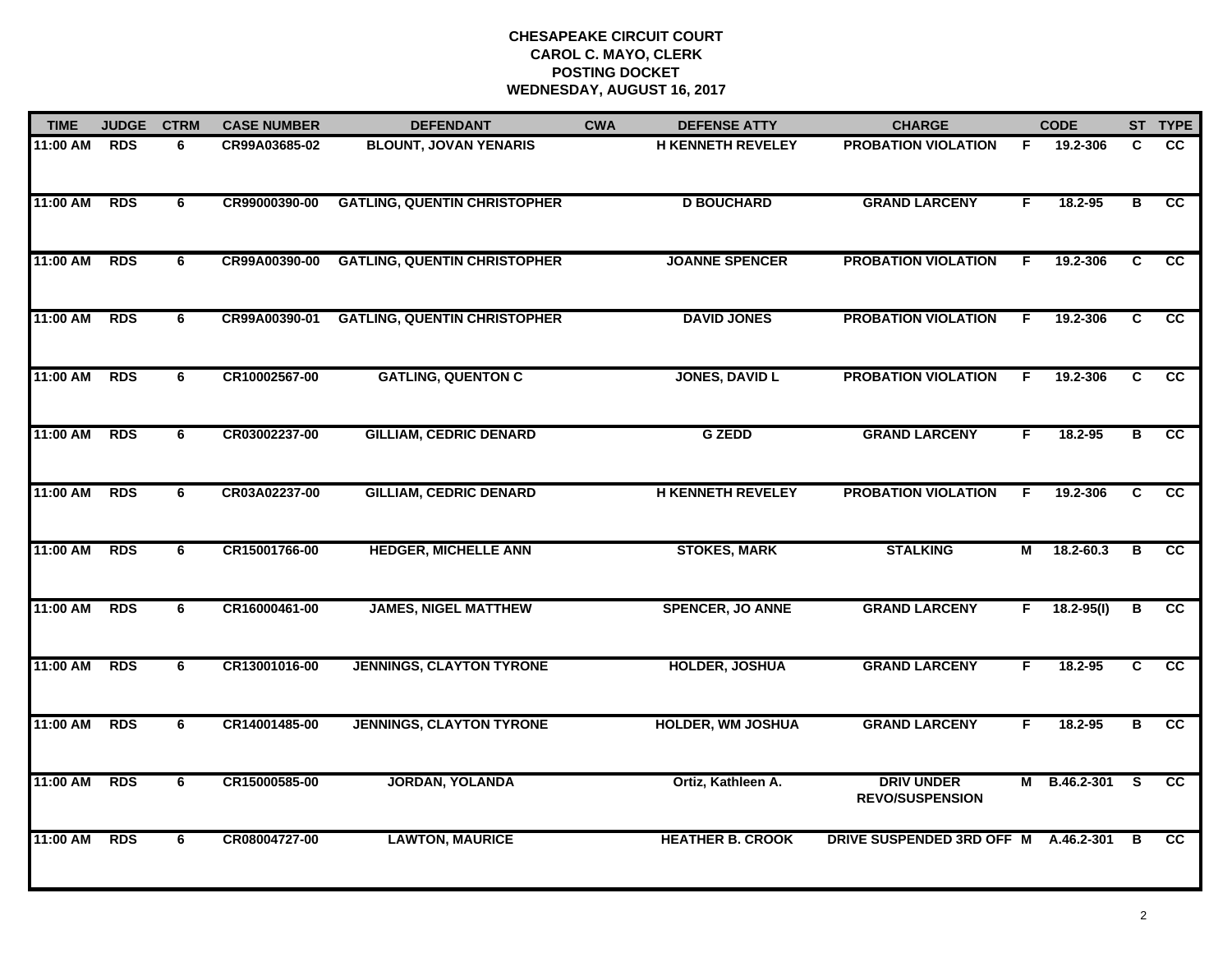| <b>TIME</b> | <b>JUDGE</b> | <b>CTRM</b> | <b>CASE NUMBER</b> | <b>DEFENDANT</b>              | <b>CWA</b> | <b>DEFENSE ATTY</b>         | <b>CHARGE</b>                                     |    | <b>CODE</b>    |     | ST TYPE         |
|-------------|--------------|-------------|--------------------|-------------------------------|------------|-----------------------------|---------------------------------------------------|----|----------------|-----|-----------------|
| $11:00$ AM  | <b>RDS</b>   | 6           | CR90A01049-01      | <b>LAWTON, MAURICE L</b>      |            |                             | <b>PROBATION VIOLATION</b>                        | F. | 19.2-306       | C.  | <b>CC</b>       |
| 11:00 AM    | <b>RDS</b>   | 6           | CR90A01049-03      | <b>LAWTON, MAURICE L</b>      |            | <b>HUGH E BLACK, III</b>    | <b>PROBATION VIOLATION</b>                        | F. | 19.2-306       | В   | cc              |
| 11:00 AM    | <b>RDS</b>   | 6           | CR90A01049-04      | <b>LAWTON, MAURICE L</b>      |            | <b>IRELAND, ELIZABETH</b>   | <b>PROBATION VIOLATION</b>                        | F. | 19.2-306       | C   | <b>CC</b>       |
| 11:00 AM    | <b>RDS</b>   | 6           | CR04000402-00      | <b>LAWTON, MAURICE LAMONT</b> |            |                             | <b>OPERATE UNINSPECTED</b><br><b>VEHICLE</b>      |    | A.46.2-1157 S  |     | CC.             |
| 11:00 AM    | <b>RDS</b>   | 6           | CR04000403-00      | <b>LAWTON, MAURICE LAMONT</b> |            | H. KENNETH REVELEY, JR.     | DRIVE W/SUSPENDED O/L                             |    | M A.46.2-301 S |     | <b>CC</b>       |
| 11:00 AM    | <b>RDS</b>   | 6           | CR06001765-00      | <b>LAWTON, MAURICE LAMONT</b> |            | <b>A. ROBINSON WINN</b>     | <b>NO LIABILITY INSURANCE</b>                     |    | M A.46.2-707   | - S | <b>CC</b>       |
| 11:00 AM    | <b>RDS</b>   | 6           | CR06001766-00      | <b>LAWTON, MAURICE LAMONT</b> |            | A ROBINSON WINN             | <b>DISPLAY FALSE PLATES</b>                       |    | 46.2-722       | S   | CC              |
| 11:00 AM    | <b>RDS</b>   | 6           | CR06001767-00      | <b>LAWTON, MAURICE LAMONT</b> |            | A ROBINSON WINN             | <b>DRIVE ON SUSPENDED</b><br><b>LICENSE</b>       |    | M A.46.2-301   | C   | $\overline{cc}$ |
| 11:00 AM    | <b>RDS</b>   | 6           | CR07000709-00      | <b>LAWTON, MAURICE LAMONT</b> |            | H.K. REVELEY, JR            | DRIVING ON SUSPEND O/L                            | M  | A.46.2-301     | B   | <b>CC</b>       |
| 11:00 AM    | <b>RDS</b>   | 6           | CR08002450-00      | <b>LAWTON, MAURICE LAMONT</b> |            | <b>RICHARD BUYRN</b>        | DRIV ON SUSPENDED OPER M<br><b>LIC</b>            |    | A.46.2-301     |     | cc              |
| 11:00 AM    | <b>RDS</b>   | 6           | CR12002109-02      | <b>LAWTON, MAURICE LAMONT</b> |            | <b>CROOK, HEATHER B</b>     | POINT/BRANDISH FIREARM M                          |    | 18.2-282       | C   | CC              |
| 11:00 AM    | <b>RDS</b>   | 6           | CR12002109-05      | <b>LAWTON, MAURICE LAMONT</b> |            | <b>CROOK, HEATHER B</b>     | <b>NONVIOL FELON POSS GUN F</b><br><b>W/I 10Y</b> |    | 18.2-308.2     | C   | <b>CC</b>       |
| 11:00 AM    | <b>RDS</b>   | 6           | CR13001979-00      | <b>LAWTON, MAURICE LAMONT</b> |            | <b>JOHNSON, STEPHANIE G</b> | <b>VIOL PROBATION ON FEL</b><br><b>OFF</b>        | -F | 19.2-306       | C.  | $\overline{cc}$ |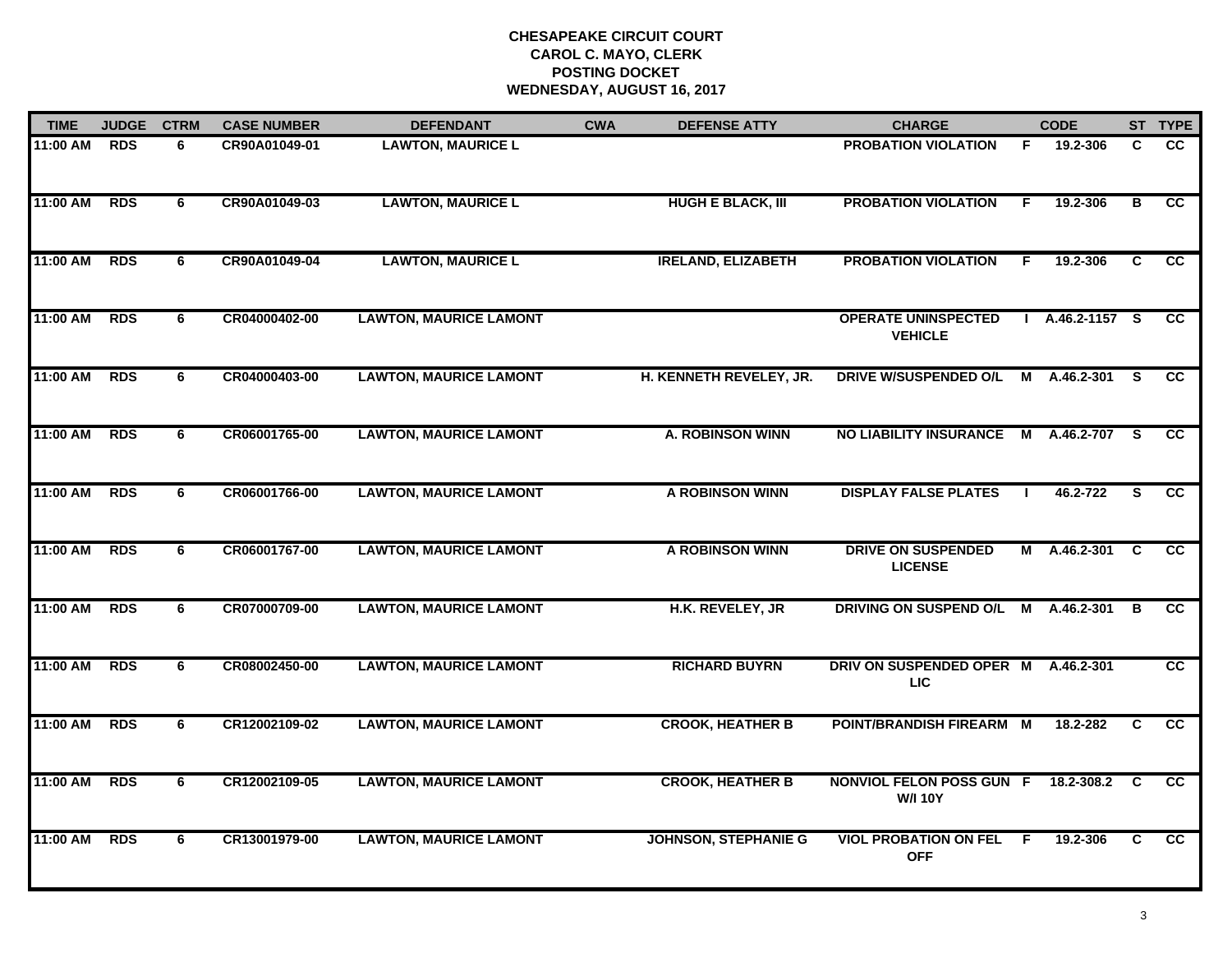| <b>TIME</b> | <b>JUDGE</b> | <b>CTRM</b> | <b>CASE NUMBER</b> | <b>DEFENDANT</b>              | <b>CWA</b> | <b>CHARGE</b><br><b>DEFENSE ATTY</b> |                                            |   | <b>CODE</b>       | <b>ST</b> | <b>TYPE</b> |
|-------------|--------------|-------------|--------------------|-------------------------------|------------|--------------------------------------|--------------------------------------------|---|-------------------|-----------|-------------|
| 11:00 AM    | <b>RDS</b>   | 6           | CR99003604-00      | <b>LAWTON, MAURICE LAMONT</b> | <b>WHC</b> | <b>P JANKELL</b>                     | <b>GRAND LARCENY FROM</b><br><b>PERSON</b> | F | 18.2-95           | C.        | <b>RE</b>   |
| 11:00 AM    | <b>RDS</b>   | 6           | CR99A03604-00      | <b>LAWTON, MAURICE LAMONT</b> |            | <b>ROBERT E. KOWALSKY, JR</b>        | <b>PROBATION VIOLATION</b>                 | E | 19.2-306          | C.        | <b>CC</b>   |
| 11:00 AM    | <b>RDS</b>   | 6           | CR14001058-00      | <b>MARTIN, NYSHELLE A</b>     |            | <b>JONES, DAVID</b>                  | <b>SUSPD O/L</b>                           | м | <b>B.46.2-301</b> | B         | <b>CC</b>   |
| 11:00 AM    | <b>RDS</b>   | 6           | CR12000272-03      | <b>MORRIS, TAMARA ALESHIA</b> |            | James, Andrew K.                     | <b>VIOL PROBATION ON FEL</b><br><b>OFF</b> | F | 19.2-306          | C.        | <b>CC</b>   |
| 11:00 AM    | <b>RDS</b>   | 6.          | CR14001194-01      | <b>ROBINSON, LISA B</b>       |            | <b>WENTWORTH, RACHEL</b>             | <b>POSSESS COCAINE</b>                     |   | 18.2-250          | C         | <b>CC</b>   |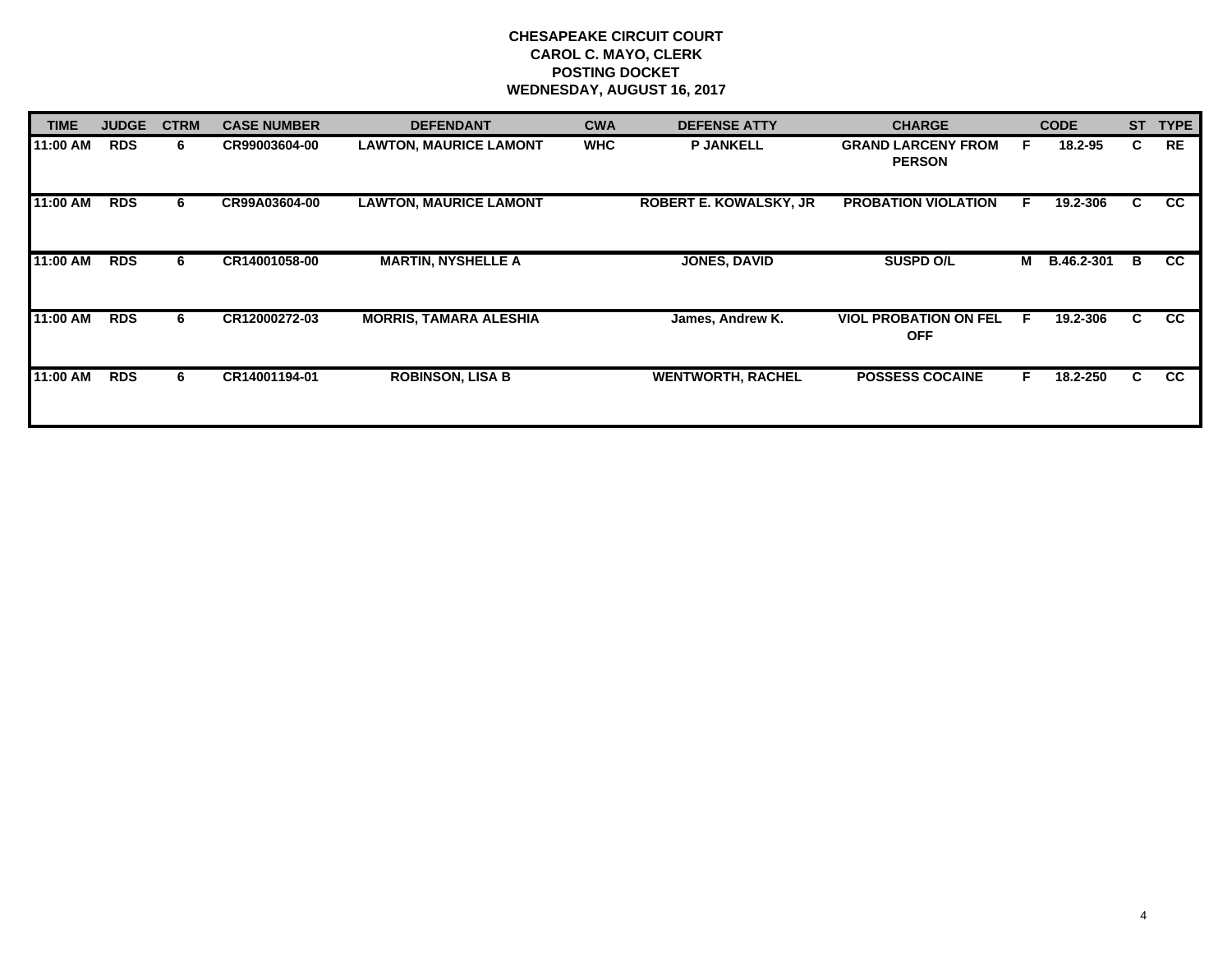### CHESAPEAKE CIRCUIT COURTCIVIL MOTIONS DOCKET WEDNESDAY, AUGUST 16, 2017

| <b>Hearing Time Judge Courtroom</b> |            |                      | Case #        | <b>Plaintiff</b>                                             | <b>Defendant</b>               | <b>Plaintiff Attorney</b>          | <b>Defendant Attorney Hearing Type</b> |                                      | <b>Duration</b> |
|-------------------------------------|------------|----------------------|---------------|--------------------------------------------------------------|--------------------------------|------------------------------------|----------------------------------------|--------------------------------------|-----------------|
| 09:00 AM                            | <b>JWB</b> | 1                    | CL16002094-00 | <b>HAMPTON, EVELYN</b>                                       | <b>BISHOP, CRYSTAL</b>         | <b>MOODY, ERIC O</b>               |                                        | Q                                    | 30M 0 H 0 D     |
| 09:00 AM                            | <b>JWB</b> | $\mathbf 1$          | CL16002234-00 | <b>KIMBALL, MARLU</b>                                        | <b>EDWARDS, JOHNNY LEE</b>     | <b>DAWSON, SW</b>                  |                                        | <b>AMEN</b>                          | 15M 0 H 0 D     |
| 09:00 AM                            | <b>JWB</b> | $\mathbf 1$          | CL16002560-00 | <b>THOMAS, STEPHEN E</b>                                     | <b>SCHMEAL, ROBERT W; JR</b>   | <b>BREIT, WILLIAM D</b>            | <b>PROSE</b>                           | Q                                    | <b>MHD</b>      |
| 09:00 AM                            | <b>JWB</b> | $\mathbf 1$          | CL16003069-00 | <b>SMTIH, ERICA LYNN</b>                                     | <b>SMITH, GLENN STUART</b>     | PENDER & COWARD PC WOOD, CHRISTY J |                                        | <b>PL</b>                            | OM1H0D          |
| 09:00 AM                            | <b>JWB</b> | $\mathbf 1$          | CL17000694-00 | <b>MARTINEZ, CHERA ARIAN</b>                                 | <b>MARTINEZ, OSIRIS JUAN</b>   | FERRARA, JENNIFER WOODS, MICHAEL J |                                        | PL                                   | OM1H0D          |
| 09:00 AM                            | <b>JWB</b> | $\mathbf{1}$         |               | <b>CL17000913-00 DEUTSCHE BANK NATIONAL</b><br><b>TRUST</b>  | <b>CHRISTIAN, CHARLES E</b>    | <b>MURPHY, JASON S</b>             | <b>PROSE</b>                           | $\overline{\mathsf{S}^{\mathsf{J}}}$ | 30M 0 H 0 D     |
| 09:00 AM                            | <b>JWB</b> | $\mathbf{1}$         |               | CL17000913-00 DEUTSCHE BANK NATIONAL<br><b>TRUST</b>         | <b>CHRISTIAN, CHARLES E</b>    | <b>MURPHY, JASON S</b>             | <b>PROSE</b>                           | <b>PTC</b>                           | 30M 0 H 0 D     |
| 09:00 AM                            | <b>JWB</b> | $\mathbf{1}$         | CL17001241-00 | <b>RUTKOWSKI, KIRSTEN</b>                                    | <b>RUTKOWSKI, JOEL</b>         | <b>RUSSO, BETTY</b>                | <b>PROSE</b>                           | <b>PRES</b>                          | 30M 0 H 0 D     |
| 09:00 AM                            | <b>JWB</b> | $\mathbf{1}$         | CL17001615-00 | <b>BOONE, RELELIAN V</b>                                     | <b>BOONE, KEITH O</b>          | <b>MILLER, DANIEL J</b>            | <b>PROSE</b>                           | <b>PL</b>                            | OM1H0D          |
| 09:00 AM                            | <b>JWB</b> | $\blacktriangleleft$ | CL17001779-00 | <b>O'CONNOR, LESLIE</b><br><b>GRACIELA</b>                   | <b>FERNANDEZ, JOSE MIGUEL</b>  | <b>PROSE</b>                       | <b>PROSE</b>                           | <b>FD</b>                            | 30M 0 H 0 D     |
| 09:00 AM                            | <b>FBL</b> | $\mathbf{3}$         | CL14002114-00 | <b>KELLY, DIANA MARIE</b>                                    | <b>KELLY, ANTHONY SEAN; II</b> | <b>LAINE, HERBERT W</b>            | <b>DEERING, MICHAEL</b><br>C           | $\overline{\text{sc}}$               | OM1H0D          |
| 09:00 AM                            | <b>FBL</b> | $\mathbf{3}$         | CL14002114-00 | <b>KELLY, DIANA MARIE</b>                                    | <b>KELLY, ANTHONY SEAN; II</b> | <b>LAINE, HERBERT W</b>            | <b>DEERING, MICHAEL</b><br>C           | PL                                   | <b>MHD</b>      |
| 09:00 AM                            | <b>FBL</b> | 3                    |               | CL14002856-00 MILLS, DARWIN RAFER; JR MILLS, SHAMEIKA DENISE |                                | <b>TAYLOR, STEVE C</b>             | <b>DAVIS, RICHARD J;</b><br>Ш          | <b>WC</b>                            | 15M 0 H 0 D     |
| 09:00 AM                            | <b>FBL</b> | $\mathbf{3}$         | CL15002871-00 | <b>FEDERAL NATIONAL</b><br><b>MORTGAGE</b>                   | *MURPHY, SHANNON A             | <b>MULLIGAN, MICHELE A</b>         | <b>PROSE</b>                           | <b>DJ</b>                            | 15M 0 H 0 D     |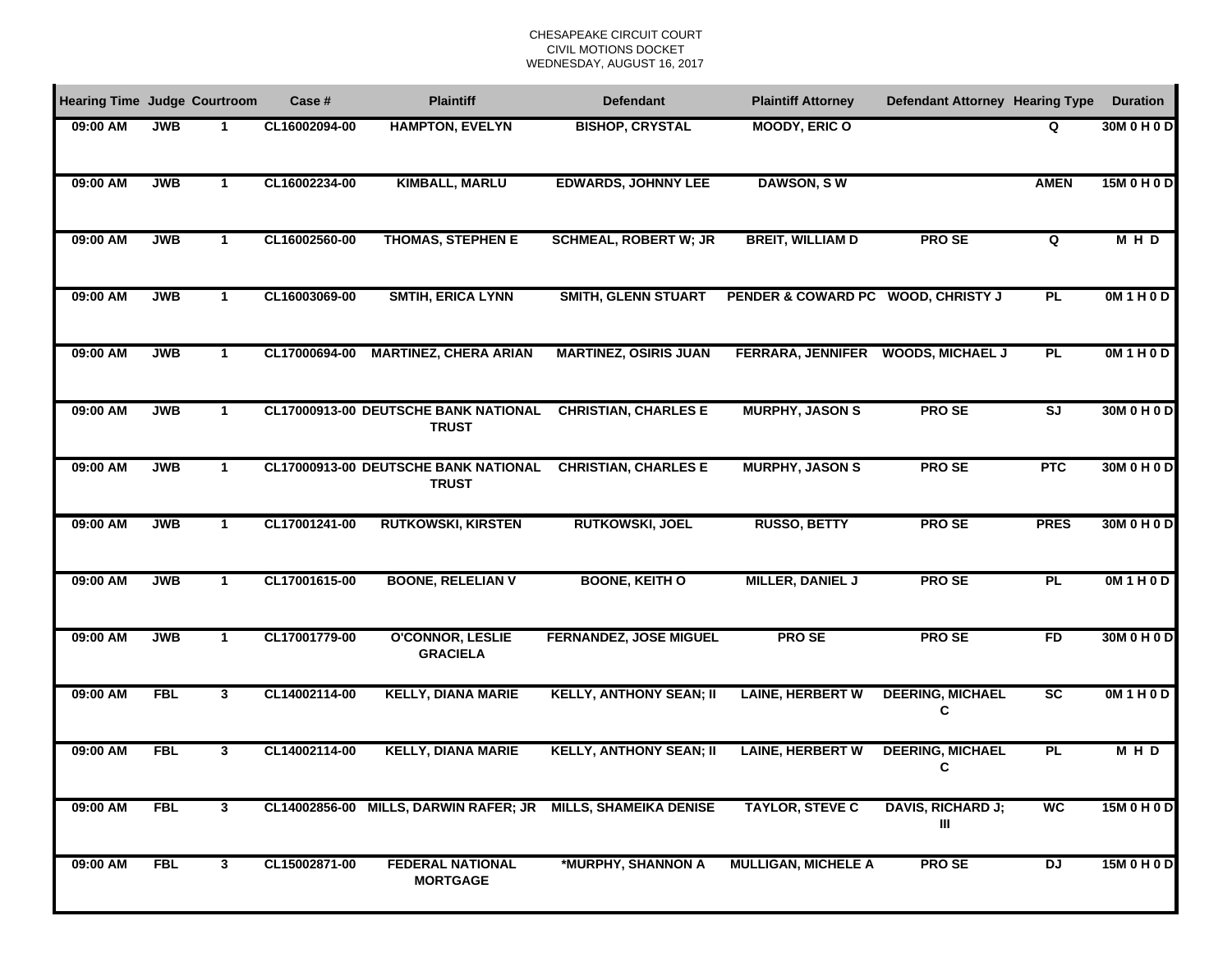### CHESAPEAKE CIRCUIT COURTCIVIL MOTIONS DOCKET WEDNESDAY, AUGUST 16, 2017

| <b>Hearing Time Judge Courtroom</b> |            |              | Case #        | <b>Plaintiff</b>                                       | <b>Defendant</b>                            | <b>Plaintiff Attorney</b>               | <b>Defendant Attorney Hearing Type</b> |                        | <b>Duration</b> |
|-------------------------------------|------------|--------------|---------------|--------------------------------------------------------|---------------------------------------------|-----------------------------------------|----------------------------------------|------------------------|-----------------|
| 09:00 AM                            | <b>FBL</b> | 3            | CL16001361-00 | <b>MENEFEE, THERESA A;</b><br><b>COTR</b>              | *MENEFEE, STEPHEN A;<br><b>EXEC</b>         | <b>KAHLE, DOUGLAS E</b>                 | <b>MCFARLAND,</b><br><b>ROBERT W</b>   | <b>DR</b>              | M H D           |
| 09:00 AM                            | <b>FBL</b> | 3            | CL16001988-00 | <b>PARSON, RITA</b>                                    | <b>EATON, JILL</b>                          | <b>MCCORMACK, GREG D.</b>               | <b>PROSE</b>                           | <b>DJ</b>              | 30M 0 H 0 D     |
| 09:00 AM                            | <b>FBL</b> | 3            | CL16002646-00 | <b>WILLIAMS, JEROME T</b>                              | <b>WILLIAMS, BRENDA L</b>                   | SULLIVAN, TIFFANY N                     | <b>PROSE</b>                           | <b>COMP</b>            | 15M 0 H 0 D     |
| 09:00 AM                            | <b>FBL</b> | 3            | CL17000707-00 | <b>HAGERTY, KRISTIN</b>                                | <b>HOLBERT, HEATHER</b>                     | <b>MALBON-GRIFFIN,</b><br><b>JOYVAN</b> | <b>PROSE</b>                           | <b>WC</b>              | 15M 0 H 0 D     |
| 09:00 AM                            | <b>FBL</b> | 3            | CL17001088-00 | <b>BOLTZE, ARTHUR</b>                                  | <b>BOLTZE, ROSE MARY</b>                    | <b>DEERING, MICHAEL C</b>               | SULLIVAN,<br><b>PATRICK J</b>          | <b>PL</b>              | OM1H0D          |
| 09:00 AM                            | <b>FBL</b> | $\mathbf{3}$ |               | CL17001712-00 PEACHTREE SETTLEMENT<br><b>FUNDING</b>   | <b>BUCHANAN, NICHOLAS</b>                   | <b>GOTTSEGEN, ADAM M</b>                | <b>PROSE</b>                           | <b>HEAR</b>            | 15M 0 H 0 D     |
| 09:00 AM                            | <b>FBL</b> | $\mathbf{3}$ | CL17001938-00 | <b>JAMES M PICKRELL, JR,</b><br><b>EXECUTOR</b>        | <b>ESTATE OF ALICE RAY</b><br><b>FISHER</b> | PICKRELL, JAMES M;<br>JR                |                                        | <b>PRES</b>            | 15M 0 H 0 D     |
| 09:00 AM                            | <b>FBL</b> | $\mathbf{3}$ | CL17002058-00 | <b>STANFORD BILLINGS LLC</b>                           | <b>BUCHANAN, NICHOLAS</b>                   | <b>HERETICK, STEPHEN E</b>              | <b>PROSE</b>                           | CAS                    | 15M 0 H 0 D     |
| 09:00 AM                            | <b>RDS</b> | 6            | CL15001957-00 | *SHERMAN, HEATHER;<br><b>EXEC</b>                      | *SOUTHERN GRADING<br><b>INCORPORATED</b>    | <b>LARSEN, GREGORY S</b>                | <b>PROSE</b>                           | <b>HEAR</b>            | OM1H0D          |
| 09:00 AM                            | <b>RDS</b> | 6            | CL15002892-00 | HART, KERRY JEAN                                       | <b>HART, RICHARD AUSTIN</b>                 | <b>CASEY, MEGHAN M</b>                  | <b>PROSE</b>                           | <b>MOPT</b>            | 30M 0 H 0 D     |
| 09:00 AM                            | <b>RDS</b> | 6            | CL15002892-01 | <b>CRADIC, KERRY JEAN</b>                              | <b>HART, RICHARD AUSTIN</b>                 | <b>CHIUSANO, PETER V</b>                |                                        | $\overline{\text{sc}}$ | 30M 0 H 0 D     |
| 09:00 AM                            | <b>RDS</b> | 6            | CL16003012-00 | <b>CITY OF CHESAPEAKE</b>                              | *RAWLS, ANN B                               | <b>JELICH, JOHN W; III</b>              | <b>PROSE</b>                           | <b>MOT</b>             | 30M 0 H 0 D     |
| 09:00 AM                            | <b>RDS</b> | 6            |               | CL17000598-00 CHESAPEAKE INTEGRATED<br><b>BEHAVIOR</b> | LEWIS, CLYDE L                              | <b>BROWN, LEONARD L;</b><br>JR          | <b>JUNG, SEAN</b>                      | <b>MOPT</b>            | MHD             |
| 09:00 AM                            | <b>RDS</b> | 6            | CL17001524-00 | <b>PATTERSON, PATRICIA</b>                             | <b>PATTERSON, DON JAY; JR</b>               | LAYMON-PECORARO,<br><b>SHANNON</b>      | <b>JUNG, SEAN S</b>                    | <b>APTG</b>            | 30M 0 H 0 D     |